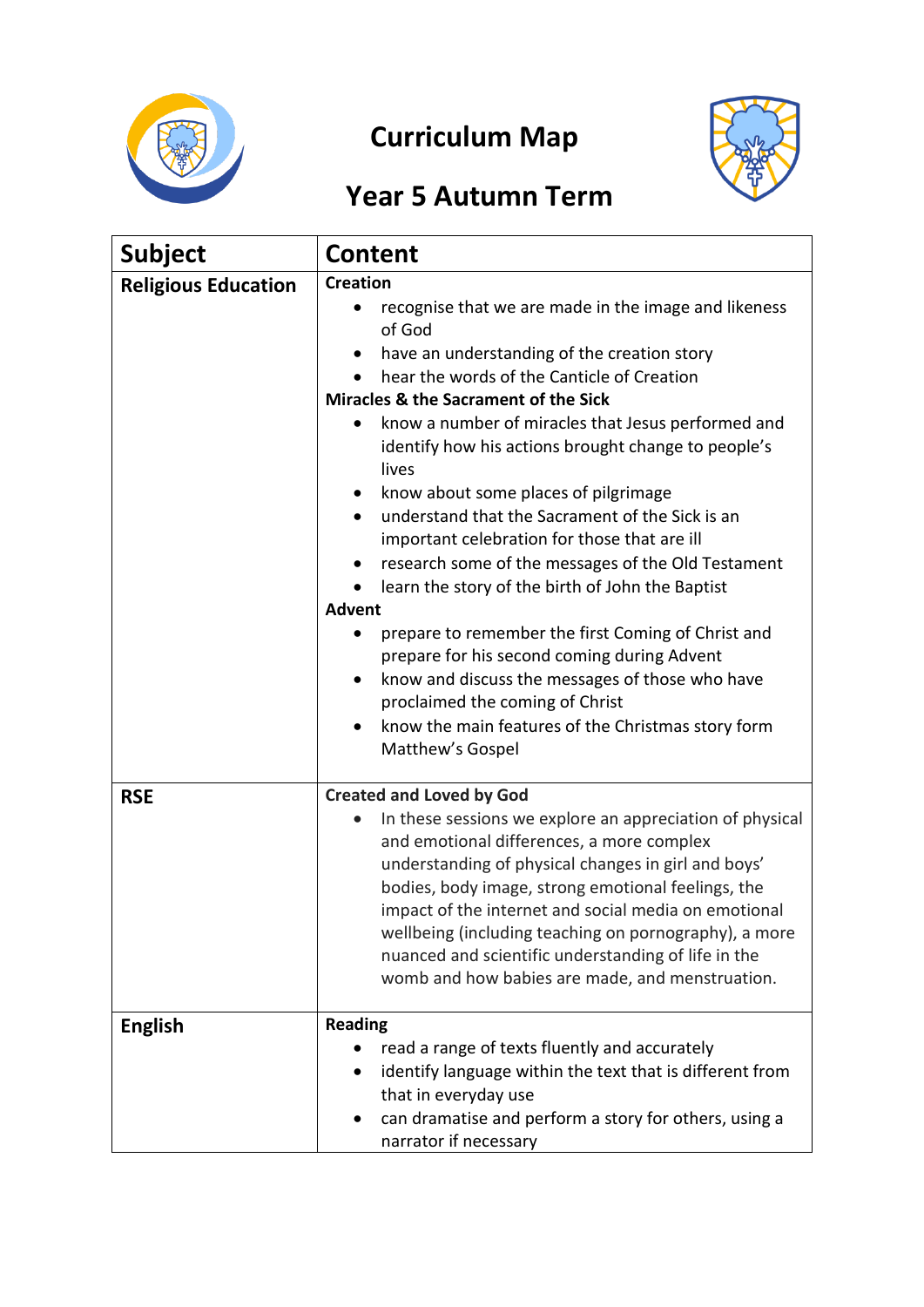| $\bullet$       | use appropriate voices for characters and adapt a story<br>telling voice when needed |
|-----------------|--------------------------------------------------------------------------------------|
| ٠               | compare how different news is presented in different                                 |
|                 | formats                                                                              |
|                 | skim materials and note down different views and                                     |
|                 | arguments                                                                            |
| $\bullet$       | distinguish between fact and opinion                                                 |
| $\bullet$       | pause appropriately in response to punctuation and/or                                |
|                 | meaning                                                                              |
| $\bullet$       | justify predictions made by referring to the story                                   |
|                 | considers different formats and approaches to book                                   |
|                 | reviews                                                                              |
| Writing:        |                                                                                      |
|                 | <b>Tales from other cultures</b>                                                     |
|                 | identify features of play scripts                                                    |
| ٠               | recognise and identifying direct and indirect (reported)                             |
|                 | speech                                                                               |
|                 | study the use of the subjunctive verb form                                           |
|                 | investigate synonyms and antonyms of adjectives                                      |
|                 | <b>Chronological reports</b>                                                         |
|                 | discuss features of chronological reports                                            |
| ٠               | explain the use of hyphens                                                           |
| ٠               | evaluate their own and others' writing                                               |
| $\bullet$       | write sentences using the perfect form of verbs                                      |
| <b>Recounts</b> |                                                                                      |
| ٠               | identify features of recounts.                                                       |
| $\bullet$       | understand the use of perfect verb forms to mark                                     |
|                 | relationships of time and cause                                                      |
|                 | understand how to add detail to text by use of                                       |
|                 | adverbials                                                                           |
|                 | identify devices that authors use to persuade the                                    |
|                 | reader to continue reading                                                           |
|                 | <b>Dialogue poems</b>                                                                |
| $\bullet$       | identify the characters in the dialogue poem                                         |
| $\bullet$       | identify and define the idioms used in poems                                         |
|                 | study the language used including contractions and                                   |
|                 | dialect                                                                              |
|                 | prepare a poem for a class performance.                                              |
|                 | Free form poems                                                                      |
|                 | understand the use of adjectives, verbs and adverbs in                               |
|                 | poetry                                                                               |
|                 | understand the value and purpose of punctuation in                                   |
|                 | poetry                                                                               |
|                 | understand the use of preposition phrases which                                      |
|                 | modify nouns                                                                         |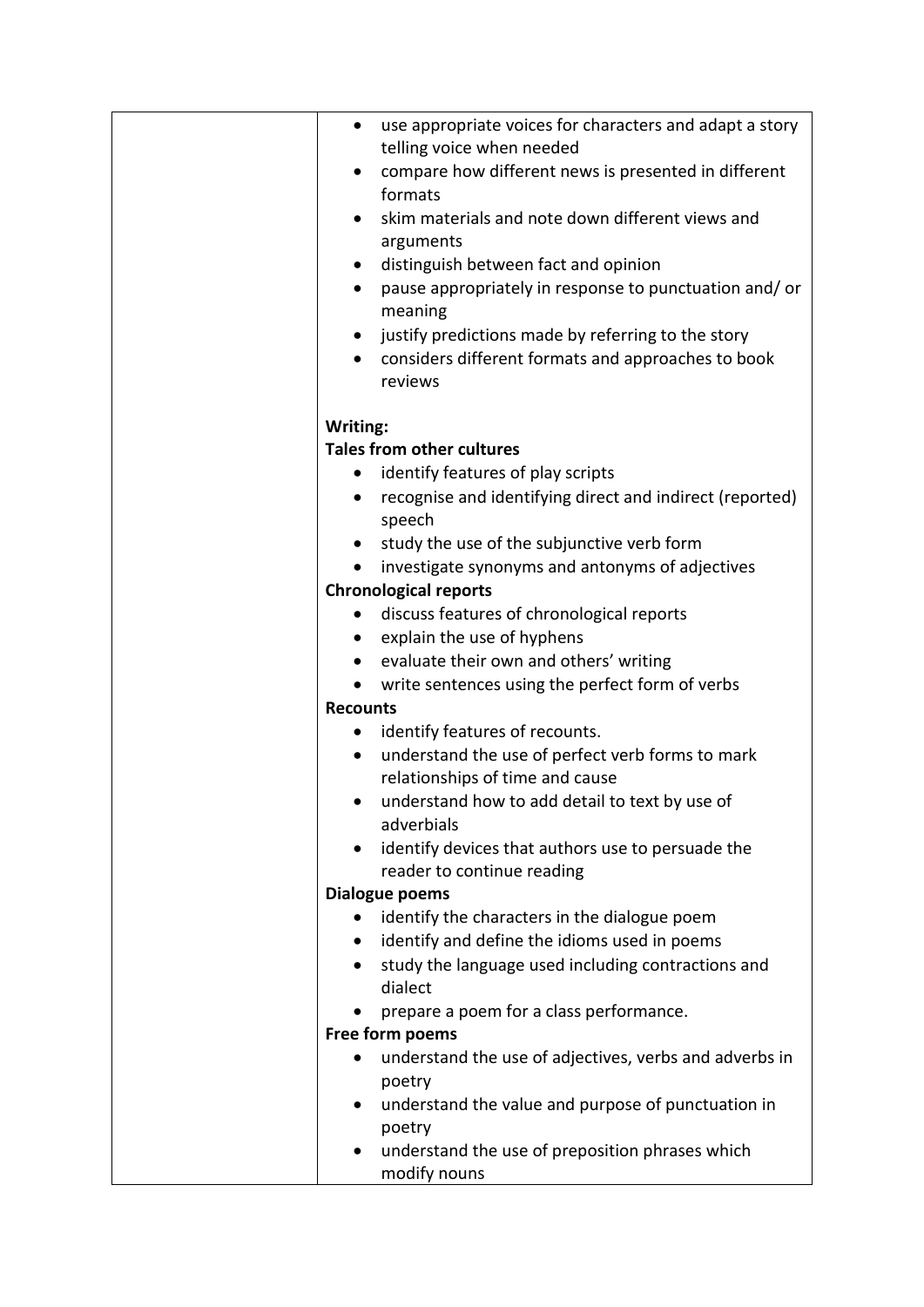|                    | understand alliteration, rhyme and assonance.<br>$\bullet$                                         |
|--------------------|----------------------------------------------------------------------------------------------------|
|                    | <b>Grammar, Punctuation and Spelling</b>                                                           |
|                    | Re-order simple sentences, noting the changes which                                                |
|                    | are required in word order and verb forms ad discuss                                               |
|                    | the effects of changes                                                                             |
|                    | construct sentences in different ways while maintaining                                            |
|                    | the meaning                                                                                        |
|                    | understand the basic conventions of modern English                                                 |
|                    | and consider when and why standard English is used                                                 |
|                    | discuss, edit and proof read work for clarity and                                                  |
|                    | correctness, e.g by creating more complex sentences,                                               |
|                    | using a range of connectives, simplifying clumsy                                                   |
|                    | constructions                                                                                      |
|                    | <b>Place Value</b>                                                                                 |
| <b>Mathematics</b> | read, write, order and compare numbers to at least                                                 |
|                    | 1,000,000 and determine the value of each digit                                                    |
|                    | count forwards or backwards in steps of powers of 10<br>$\bullet$                                  |
|                    | for any given number up to 1,000,000                                                               |
|                    | interpret negative numbers in context, count forwards<br>٠                                         |
|                    | and backwards with positive and negative whole                                                     |
|                    | numbers including through zero                                                                     |
|                    | round any number up to 1,000,000 to the nearest 10,<br>$\bullet$<br>100, 1,000, 10,000 and 100,000 |
|                    | solve number problems and practical problems that<br>involve all of the above                      |
|                    | read Roman numerals to 1000 (M) and recognise years                                                |
|                    | written in Roman numerals                                                                          |
|                    | <b>Addition and Subtraction</b>                                                                    |
|                    | add and subtract numbers mentally with increasingly                                                |
|                    | large numbers<br>add and subtract whole numbers with more than 4                                   |
|                    | digits, including using formal written methods                                                     |
|                    | (columnar addition and subtraction)                                                                |
|                    | use rounding to check answers to calculations and<br>٠                                             |
|                    | determine, in the context of a problem, levels of                                                  |
|                    | accuracy                                                                                           |
|                    | solve addition and subtraction multi-step problems in                                              |
|                    | contexts, deciding which operations and methods to                                                 |
|                    | use and why<br><b>Statistics</b>                                                                   |
|                    | solve comparison, sum and difference problems using                                                |
|                    | information presented in a line graph                                                              |
|                    |                                                                                                    |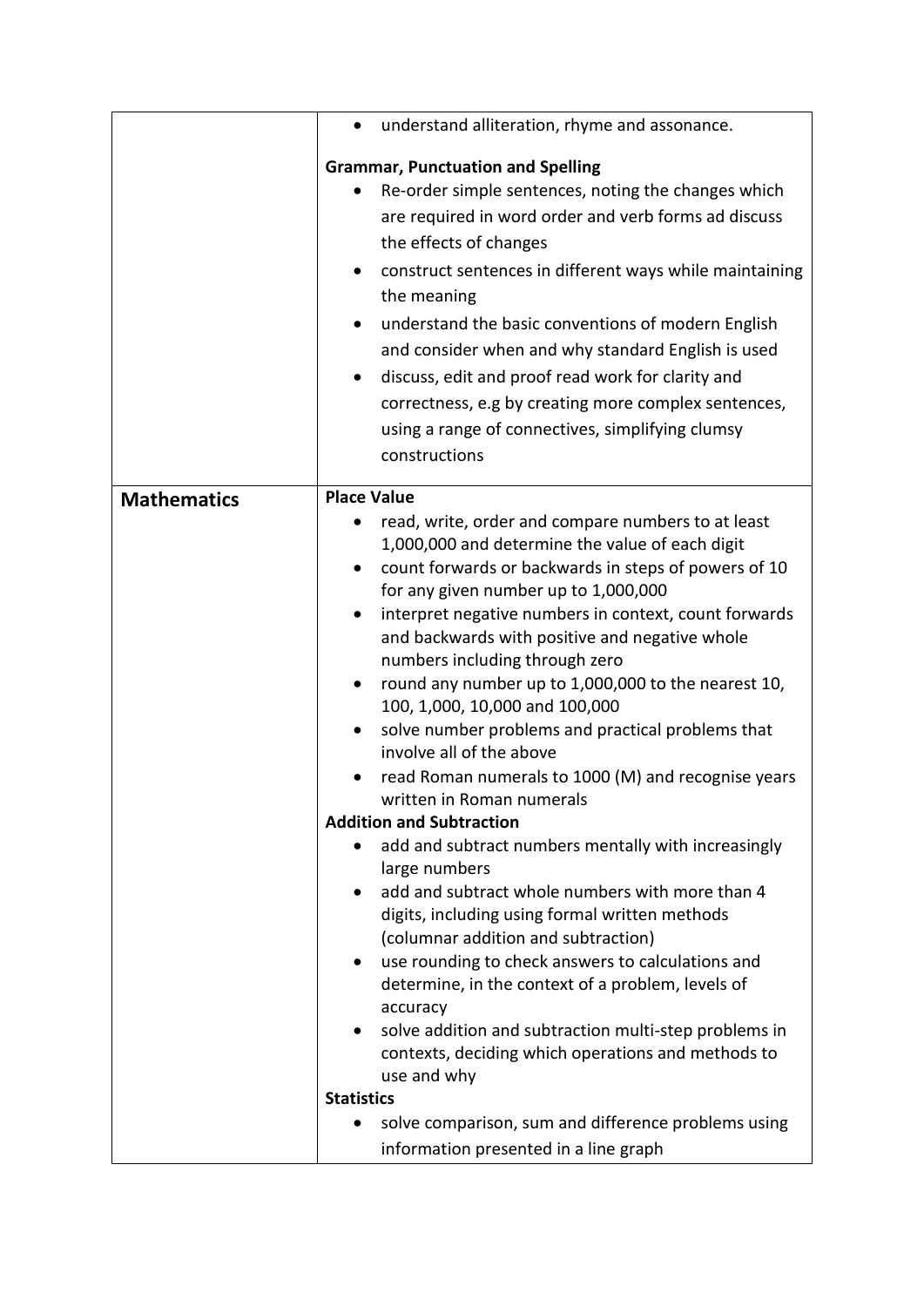|                | complete, read and interpret information in tables<br>$\bullet$                                                                                     |
|----------------|-----------------------------------------------------------------------------------------------------------------------------------------------------|
|                | including timetables                                                                                                                                |
|                | <b>Multiplication and Division</b>                                                                                                                  |
|                | multiply and divide numbers mentally drawing upon<br>known facts                                                                                    |
|                | multiply and divide whole numbers by 10, 100 and                                                                                                    |
|                | 1000                                                                                                                                                |
|                | identify multiples and factors, including finding all<br>factor pairs of a number, and common factors of two<br>numbers                             |
|                | recognise and use square numbers and cube numbers<br>٠<br>and the notation for squared (2) and cubed (3)                                            |
|                | solve problems involving multiplication and division<br>$\bullet$<br>including using their knowledge of factors and<br>multiples, squares and cubes |
|                | know and use the vocabulary of prime numbers, prime<br>factors and composite (non-prime) numbers                                                    |
|                | establish whether a number up to 100 is prime and                                                                                                   |
|                | recall prime numbers up to 19                                                                                                                       |
|                | <b>Area and Perimeter</b>                                                                                                                           |
|                | measure and calculate the perimeter of composite<br>$\bullet$                                                                                       |
|                | rectilinear shapes in cm and m                                                                                                                      |
|                | calculate and compare the area of rectangles (including<br>٠                                                                                        |
|                | squares), and including using standard units, cm2, m2                                                                                               |
|                | estimate the area of irregular shapes                                                                                                               |
| <b>Physics</b> | <b>Earth and Space</b>                                                                                                                              |
|                | describe the movement of the Earth, and other planets,                                                                                              |
|                | relative to the Sun in the solar system                                                                                                             |
|                | describe the movement of the moon relative to the<br>Earth                                                                                          |
|                | describe the Sun, Earth and Moon as approximately<br>spherical bodies                                                                               |
|                | use the idea of the Earth's rotation to explain day and                                                                                             |
|                | night and the apparent movement of the Sun across<br>the sky                                                                                        |
|                | compile a survey based on the Solar System                                                                                                          |
|                | draw a graph based on the survey                                                                                                                    |
| <b>Biology</b> | <b>Life Cycles and Reproduction</b>                                                                                                                 |
|                | describe the changes as humans develop to old age                                                                                                   |
|                | describe how your heart works and how it is affected                                                                                                |
|                | by exercise                                                                                                                                         |
|                | describe how tobacco, alcohol and other drugs can                                                                                                   |
|                | harm your body                                                                                                                                      |
|                | plan and carry out investigations and know the                                                                                                      |
|                |                                                                                                                                                     |
|                | importance of taking repeat findings                                                                                                                |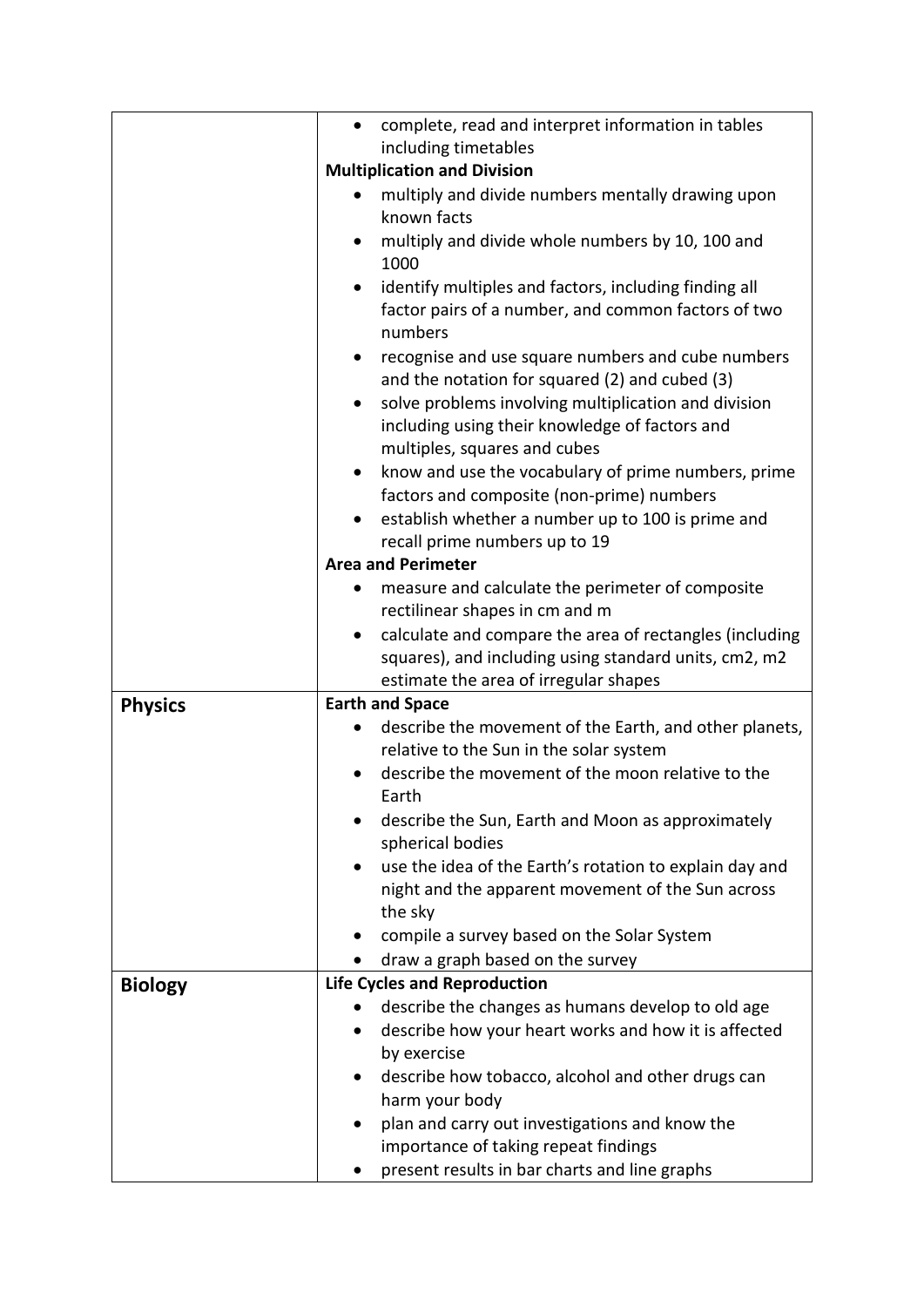|                  | describe the differences in the life cycles of a mammal,<br>$\bullet$ |  |
|------------------|-----------------------------------------------------------------------|--|
|                  | an amphibian, an insect and a bird                                    |  |
|                  | describe the life process of reproduction in some plants<br>$\bullet$ |  |
|                  | and animals                                                           |  |
| <b>Computing</b> | Unit 1: Coding                                                        |  |
|                  | <b>Coding Efficiently</b>                                             |  |
|                  | Children can use simplified code to make their                        |  |
|                  | programming more efficient.                                           |  |
|                  | Children can use variables in their code.                             |  |
|                  | Children can create a simple playable game.<br>$\bullet$              |  |
|                  | <b>Simulating a Physical System</b>                                   |  |
|                  | Children can plan an algorithm modelling the sequence                 |  |
|                  | of traffic lights.                                                    |  |
|                  | Children can select the right images to reflect the<br>$\bullet$      |  |
|                  | simulation they are making.                                           |  |
|                  | Children can use their plan to program the simulation<br>$\bullet$    |  |
|                  | to work in 2Code.                                                     |  |
|                  | <b>Decomposition and Abstraction</b>                                  |  |
|                  | Children can make good attempts to break down their<br>$\bullet$      |  |
|                  | task into smaller achievable steps.                                   |  |
|                  | Children recognise the need to start coding at a basic<br>$\bullet$   |  |
|                  | level of abstraction to remove superfluous details from               |  |
|                  | their program that do not contribute to the aim of the                |  |
|                  | task.                                                                 |  |
|                  | <b>Friction and Functions</b>                                         |  |
|                  | Children can create a program which represents a                      |  |
|                  | physical system.                                                      |  |
|                  | Children can create and use functions in their code to<br>$\bullet$   |  |
|                  | make their programming more efficient.                                |  |
|                  | <b>Introducing Strings</b>                                            |  |
|                  | Children can create and use strings in programming.                   |  |
|                  | Children can set/change variable values appropriately.                |  |
|                  | Children know some ways that text variables can be<br>$\bullet$       |  |
|                  | used in coding.                                                       |  |
|                  |                                                                       |  |
|                  | <b>Unit 2: Online Safety</b>                                          |  |
|                  | <b>Responsibilities and Support when Online</b>                       |  |
|                  | Children critically about the information that they                   |  |
|                  | share online both about themselves and others.                        |  |
|                  | Children know who to tell if they are upset by<br>$\bullet$           |  |
|                  | something that happens online.                                        |  |
|                  | Children can use the SMART rules as a source of<br>$\bullet$          |  |
|                  | guidance when online.                                                 |  |
|                  | <b>Protecting Privacy</b>                                             |  |
|                  | Children think critically about what they share online,               |  |
|                  | even when asked by a usually reliable person to share                 |  |
|                  | something.                                                            |  |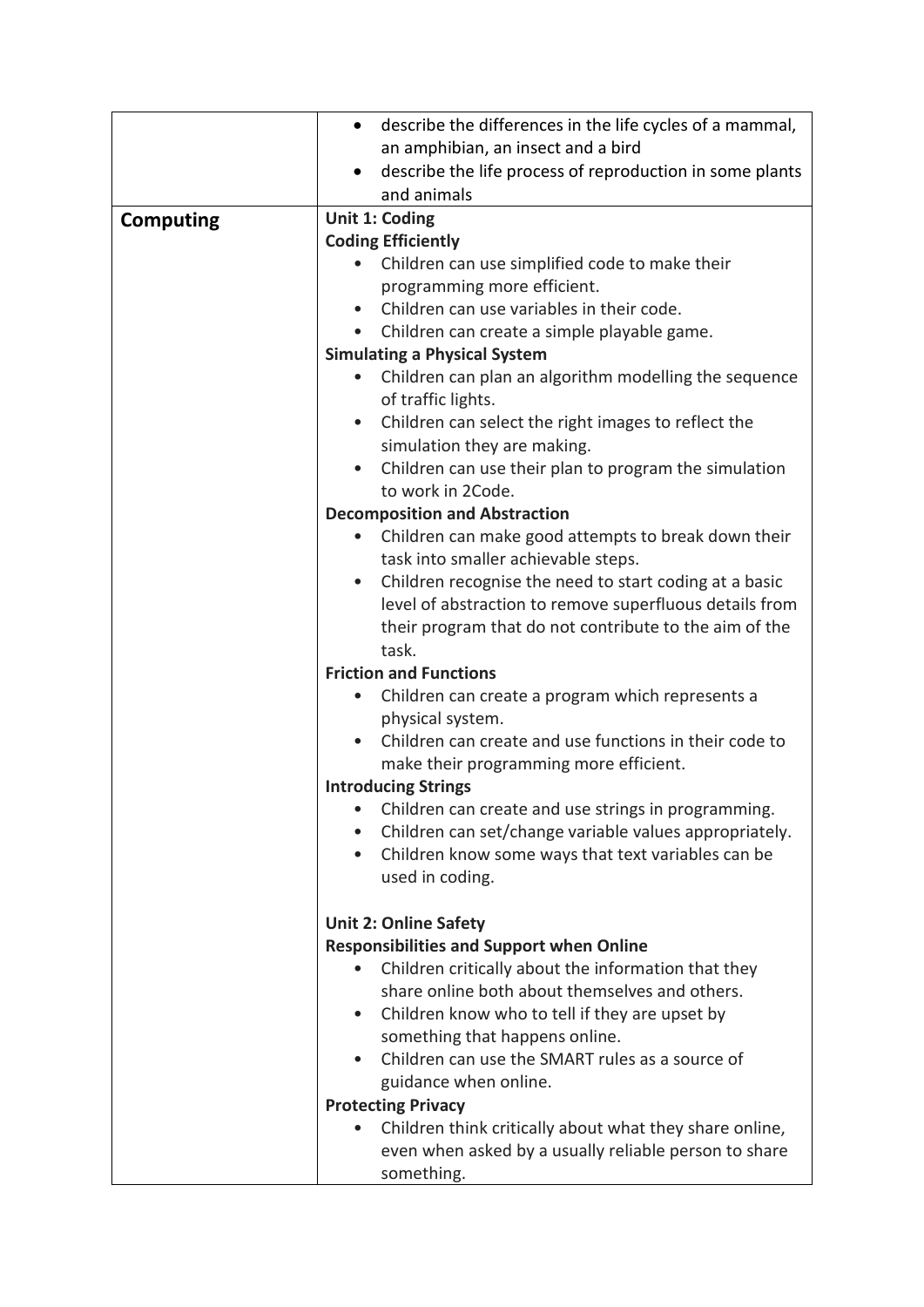| Children have clear ideas about good passwords.                   |
|-------------------------------------------------------------------|
| Children can see how they can use images and digital<br>$\bullet$ |
| technology to create effects not possible without                 |
| technology.                                                       |
| Children have experienced how image manipulation                  |
| could be used to upset them or others even using                  |
| simple, freely available tools and little specialist              |
| knowledge.                                                        |
| <b>Citing Sources</b>                                             |
| Children can cite all sources when researching and                |
| explain the importance of this.                                   |
| Children select keywords and search techniques to find            |
| relevant information and increase reliability.                    |
| <b>Reliability</b>                                                |
| Children show an understanding of the advantages and              |
| disadvantages of different forms of communication and             |
| when it is appropriate to use each.                               |
|                                                                   |
| <b>Unit Three: Spreadsheets</b>                                   |
| <b>Conversions of Measurements</b>                                |
| Children can create a formula in a spreadsheet to                 |
| convert m to cm.                                                  |
| Children can apply this to creating a spreadsheet that            |
| converts miles to km and vice versa.                              |
| <b>The Count Tool</b>                                             |
| Children can use a spreadsheet to work out which                  |
| letters appear most often.                                        |
| Children can use the 'how many' tool.                             |
| <b>Formulae Including the Advanced Mode</b>                       |
| Children can use a spreadsheet to work out the area               |
| and perimeter of rectangles.                                      |
| Children can use these calculations to solve a real-life          |
| problem.                                                          |
| <b>Using Text Variables to Perform Calculations</b>               |
| Children can create simple formulae that use different            |
| variables.                                                        |
| Children can create a formula that will work out how              |
| many days there are in x number of weeks or years.                |
| <b>Event Planning with a Spreadsheet</b>                          |
| Children can use a spreadsheet to model a real-life               |
| situation and come up with solutions that can be                  |
| practically applied.                                              |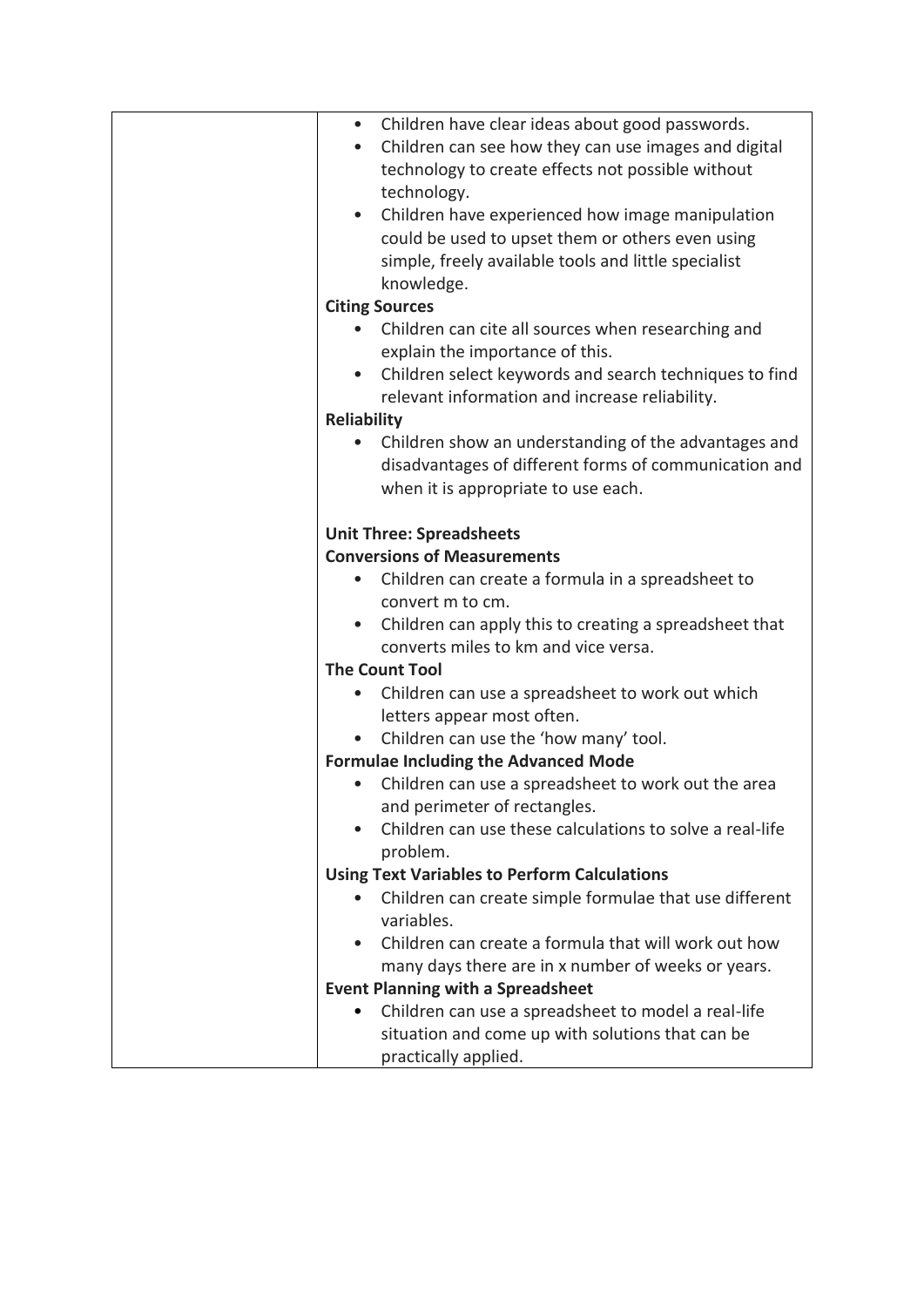### **Creative Curriculum**

We deliver the following subjects through whole school topics and they are collectively referred to as the Creative Curriculum: Art and Design, Design Technology, Geography, History and Music.

Each term the whole school follow a topic theme incorporating many curriculum areas with a particular focus on one of the Creative Curriculum subjects. (See Creative Curriculum Two Year Cycle).

## **Year A**

## **Autumn 1: Community**

#### **Main focus: Geography –The UK in depth** Developing a deeper knowledge of the United Kingdom

- know about the wider context of places in the UK - county, region, country
- know and describe the location of places in relation physical and human features
- know location of: capital cities of countries of British Isles and U.K., seas around U.K., places with high populations and large areas, largest cities in each country
- explore the physical or human features of a region of the UK
- understand how humans affect the environment
- identify and describe the significance of the Prime/Greenwich Meridian and time zones including day and night

**Secondary focus:** Anglo Saxon/ Viking **Settlers** 

- place the settlement/ invasion in a chronological context
- identify places in the UK where Anglo Saxons/ Vikings settled and their impact
- research some aspects of life in this period

### **Year B**

## **Autumn 1: Journeys**

#### **Main Focus: History- Viking Settlers – Transport**

Exploring the journeys of the Viking settlers and how they are portrayed.

- use dates to order and place events on a timeline
- make comparisons between aspects of periods of history and the present day
- understand that the type of information available depends on the period of time studied
- evaluate the usefulness of a variety of sources
- compare sources of information available for the study of different times in the past
- present findings and communicate knowledge and understanding in different ways

#### **Secondary focus: Geography**

Know where the Vikings came from and where they settled in relation to modern day maps

- recognise the different shapes of countries
- know about the wider context of places - county, region, country
- know location of: capital cities of countries of British Isles and U.K., seas around U.K

| l Year A |                               | $\vert$ Year B     |  |
|----------|-------------------------------|--------------------|--|
|          | <b>Autumn 2: Celebrations</b> | Autumn 2: Memories |  |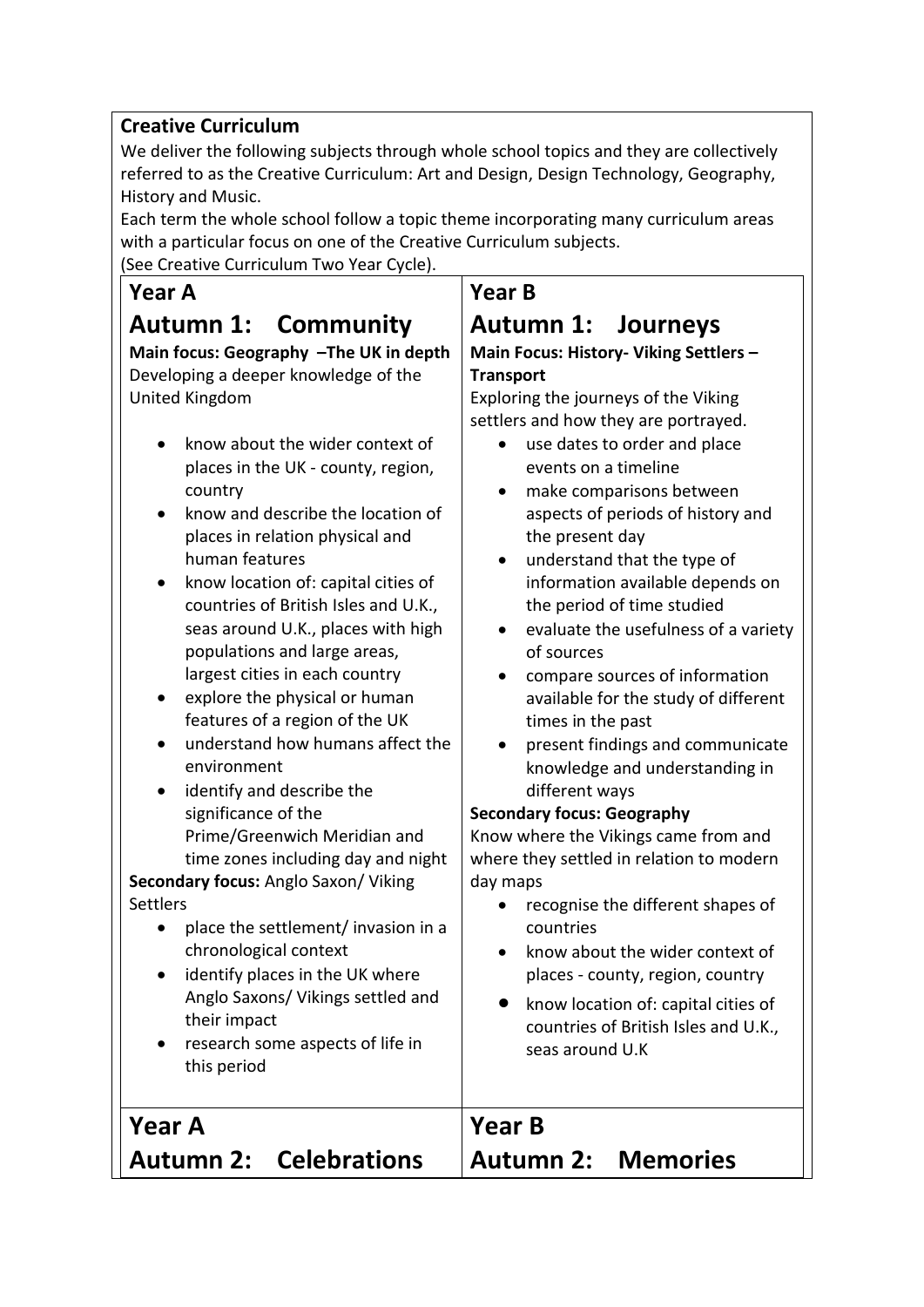| <b>Main Focus: Design Technology</b><br>Using Christmas as the stimulus, create a |                                    | Main Focus: Art and Design- objects and<br>meanings    |
|-----------------------------------------------------------------------------------|------------------------------------|--------------------------------------------------------|
| classroom village scene with cottages that                                        |                                    | Explore the work of still life artists and             |
| light up                                                                          |                                    | create a personal composition using                    |
|                                                                                   | generate ideas and identifies a    | memorable items.                                       |
| purpose for a product                                                             |                                    | collect ideas in a sketch book with<br>$\bullet$       |
|                                                                                   | make labelled diagrams giving      | more developed observation skills                      |
|                                                                                   | extra information about their      | and control                                            |
| designs                                                                           |                                    | use line, tone and shading to                          |
|                                                                                   | use ICT when developing and        | represent things seen,                                 |
| testing out design ideas                                                          |                                    | remembered or imagined in three                        |
|                                                                                   | cut, join and decorate with care   | dimensions                                             |
| and accuracy to ensure a                                                          |                                    | mix colours to express mood,<br>$\bullet$              |
| quality finish                                                                    |                                    | divide foreground from                                 |
|                                                                                   | explore ways of adding lighting    | background or demonstrate tones                        |
|                                                                                   | to their product-circuits and      | experiment with using layers and<br>٠                  |
| batteries                                                                         |                                    | overlays to create new                                 |
|                                                                                   | evaluate their contribution to     | colours/textures                                       |
|                                                                                   | the Christmas Village against      | evaluate his/her work against their                    |
|                                                                                   | the original design specification  | intended outcome                                       |
|                                                                                   |                                    | research and discuss various<br>$\bullet$              |
|                                                                                   |                                    | artists, and explore the work of                       |
|                                                                                   |                                    | painter                                                |
|                                                                                   | <b>Gymnastics</b>                  |                                                        |
| <b>Physical Education</b>                                                         | <b>Learning Outcomes</b>           |                                                        |
|                                                                                   |                                    |                                                        |
|                                                                                   |                                    | To gain elevation from a powerful run & jumping        |
|                                                                                   | technique.                         |                                                        |
|                                                                                   |                                    | Perform different movements with a range of            |
|                                                                                   | dynamics.                          |                                                        |
|                                                                                   |                                    | To perform a sequence of movements to music.           |
|                                                                                   | $\bullet$                          | To evaluate a gymnastic performance.                   |
|                                                                                   |                                    | To review different methods of balance.                |
|                                                                                   |                                    |                                                        |
|                                                                                   | <b>Dance</b>                       |                                                        |
|                                                                                   | <b>Learning Outcomes:</b>          |                                                        |
|                                                                                   |                                    | Able to express energetic dynamics.                    |
|                                                                                   |                                    | Able to demonstrate physical skill - extension through |
|                                                                                   | the limbs.                         |                                                        |
|                                                                                   |                                    | Able to demonstrate Rock n' Roll technique - Hand jive |
|                                                                                   | and flicks.                        |                                                        |
|                                                                                   |                                    | Able to demonstrate relationships - contact work.      |
|                                                                                   | $\bullet$                          | Able to execute lifts safely and competently.          |
|                                                                                   |                                    |                                                        |
|                                                                                   | <b>Invasion Games (Basketball)</b> |                                                        |